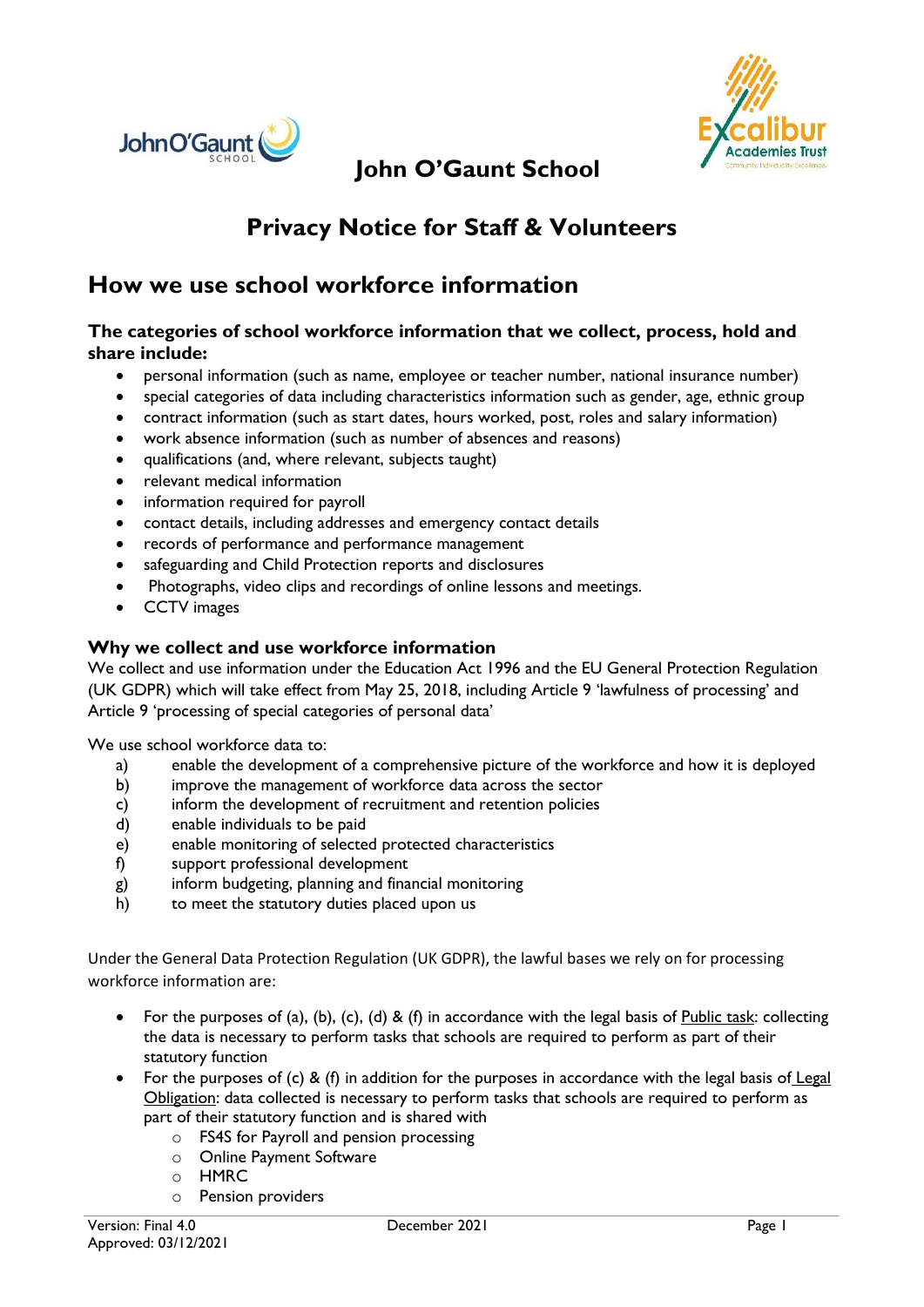- For the purposes of (f) in accordance with the legal basis of Legal obligation: data collected for DfE census information
	- o Section 537A of the Education Act 1996
	- o The Education Act 1996 s29(3)
	- o Regulations 5 and 8 School Information (England) Regulations 2008
- In addition, concerning any special category data:
	- $\circ$  Conditions (a), (b) & (f) of UK GDPR Article 9

#### **Collecting workforce information**

Whilst most of the information you provide to us is mandatory, some of it is provided to us on a voluntary basis. In order to comply with the General Data Protection Regulation, we will inform you whether you are required to provide certain information to us or if you have a choice in this.

#### **Storing this information**

We hold staff data in line with the recommendations of the Information and Records Management Society <http://irms.org.uk/page/SchoolsToolkit>

#### **Who we share workforce information with**

We routinely share information with:

- Our local authority
- The Department for Education (DfE)
- Excalibur Academies Trust
- HMRC
- Teachers' Pension Scheme and Local Government Pension Scheme
- Our external payroll provider
- Systems that support the effective running of the school (e.g. Inventry, Weduc)

#### **Why we share school workforce information**

We do not share information about our workforce with anyone without consent unless the law and our policies allow us to do so.

We are required to share information about our workforce members with our local authority (LA) under section 5 of the Education (Supply of Information about the School Workforce) (England) Regulations 2007 and amendments.

We share personal data with the Department for Education (DfE) on a statutory basis. This data sharing underpins workforce policy monitoring, evaluation, and links to school funding / expenditure and the assessment educational attainment.

We are required to share information with the (DfE) under section 5 of the Education (Supply of Information about the School Workforce) (England) Regulations 2007 and amendments.

#### **Department for Education:**

The Department for Education collects and processes personal data relating to those employed by schools (including Multi Academy Trusts) and local authorities that work in state funded schools (including all maintained schools, all academies and free schools and all special schools including Student Referral Units and Alternative Provision). All state funded schools are required to make a census submission because it is a statutory return under sections 113 and 114 of the Education Act 2005

To find out more about the data collection requirements placed on us by the Department for Education including the data that we share with them, go to [https://www.gov.uk/education/data-collection-and](https://www.gov.uk/education/data-collection-and-censuses-for-schools)[censuses-for-schools.](https://www.gov.uk/education/data-collection-and-censuses-for-schools)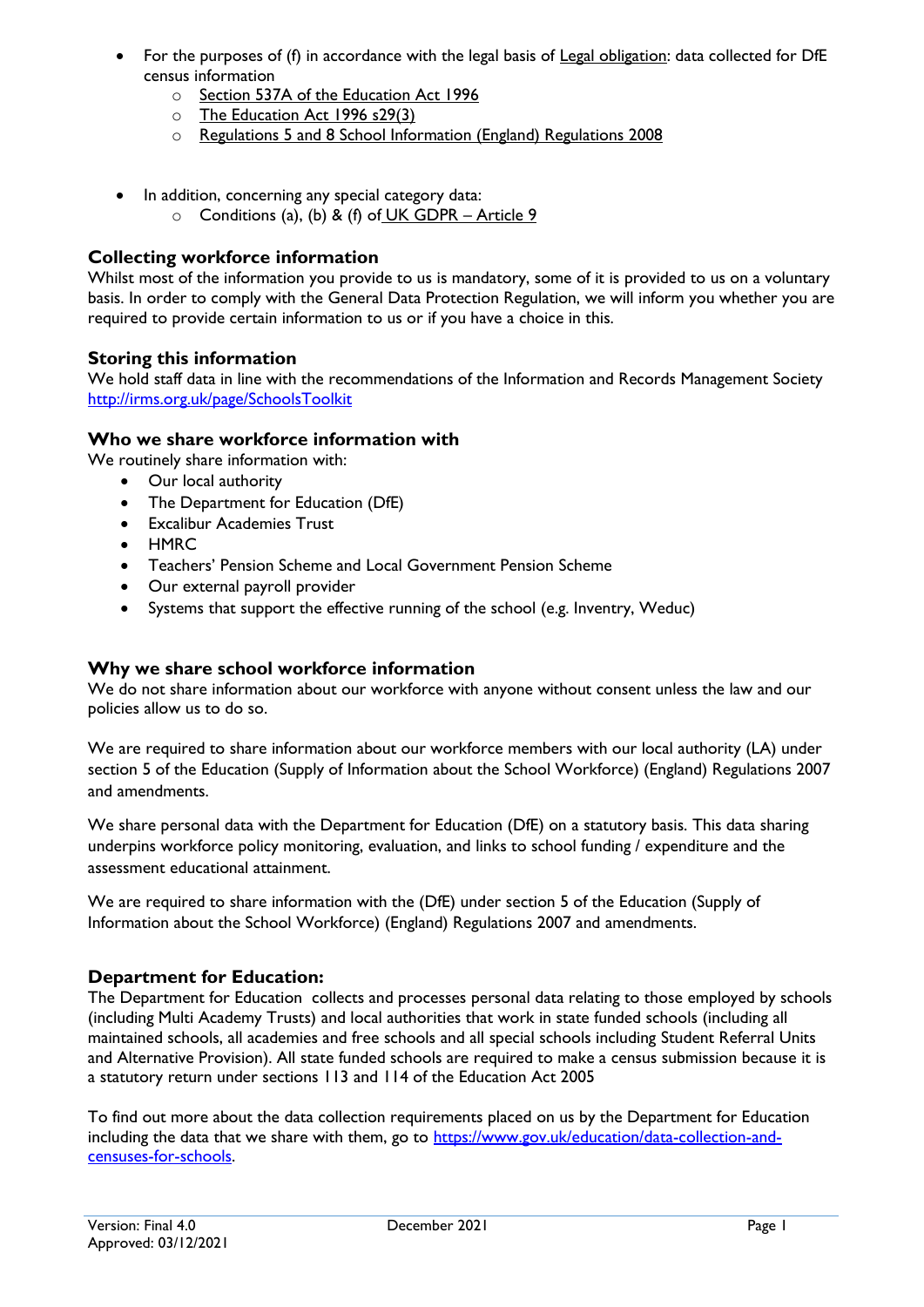The department may share information about school employees with third parties who promote the education or well-being of children or the effective deployment of school staff in England by:

- conducting research or analysis
- producing statistics
- providing information, advice or guidance

The department has robust processes in place to ensure that the confidentiality of personal data is maintained and there are stringent controls in place regarding access to it and its use. Decisions on whether DfE releases personal data to third parties are subject to a strict approval process and based on a detailed assessment of:

- who is requesting the data
- the purpose for which it is required
- the level and sensitivity of data requested; and
- the arrangements in place to securely store and handle the data

To be granted access to school workforce information, organisations must comply with its strict terms and conditions covering the confidentiality and handling of the data, security arrangements and retention and use of the data.

For more information about the department's data sharing process, please visit: <https://www.gov.uk/data-protection-how-we-collect-and-share-research-data>

To contact the department:<https://www.gov.uk/contact-dfe>

#### **Requesting access to your personal data**

Under data protection legislation, staff and volunteers have the right to request access to information about them that we hold. To make a request for your personal information, contact Mrs S Tilling-Wells School Business Manager Email: [stilling-wells@johnogaunt.excalibur.org.uk](mailto:stilling-wells@johnogaunt.excalibur.org.uk)

You also have the right to:

- to ask us for access to information about you that we hold
- to have your personal data rectified, if it is inaccurate or incomplete
- to request the deletion or removal or personal data where there is no compelling reason for the continued processing
- to restrict our processing of your personal data (i.e. permitting its storage but no further processing)
- object to processing of personal data that is likely to cause, or is causing, damage or distress
- prevent processing for the purpose of direct marketing
- not to be subject to decisions based purely on automated processing where it produces a legal or similarly significant effect on you
- claim compensation for damages caused by a breach of the Data Protection regulations

If you have a concern about the way we are collecting or using your personal data, we ask that you raise your concern with us in the first instance. Alternatively, you can contact the Information Commissioner's Office at <https://ico.org.uk/concerns/>

### **Withdrawal of consent and the right to lodge a complaint**

Where we are processing your personal data with your consent, you have the right to withdraw that consent. If you change your mind, or you are unhappy with our use of your personal data, please let us know by contacting Mrs S Tilling-Wells, School Business Manager, [stilling-wells@johnogaunt.excalibur.org.uk](mailto:stilling-wells@johnogaunt.excalibur.org.uk)